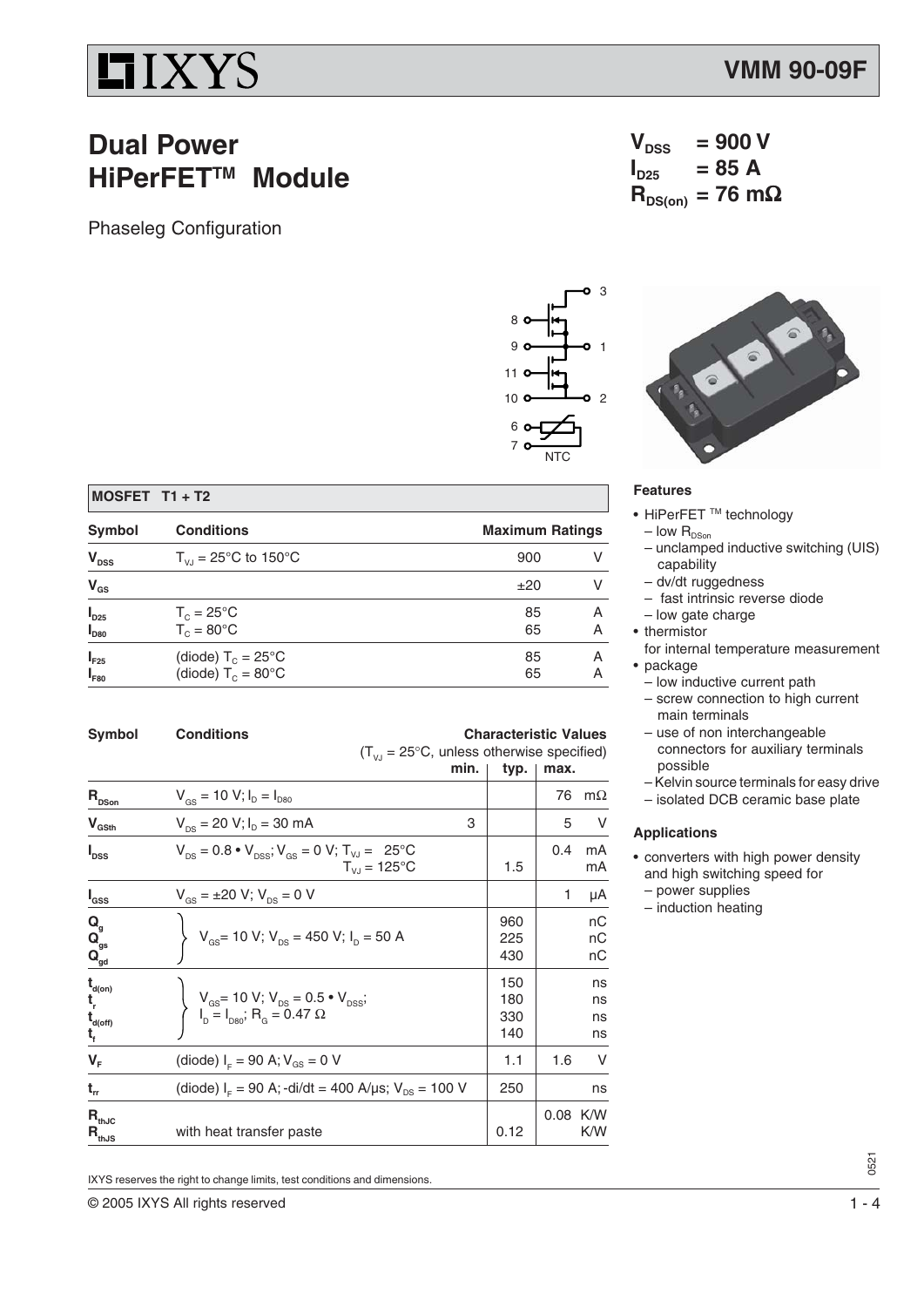### **HIXYS**

| Symbol                          | <b>Conditions</b>                                       | min. | <b>Characteristic Values</b><br>typ.<br>max. |                   |  |  |
|---------------------------------|---------------------------------------------------------|------|----------------------------------------------|-------------------|--|--|
| $R_{25}$<br>$B_{25/100}$        | $T = 25^{\circ}$ C                                      |      | 2200<br>3560                                 | Ω<br>Κ            |  |  |
| <b>Module</b>                   |                                                         |      |                                              |                   |  |  |
| Symbol                          | <b>Conditions</b>                                       |      | <b>Maximum Ratings</b>                       |                   |  |  |
| $T_{\nu J}$<br>$T_{\text{stg}}$ |                                                         |      | $-40. + 150$<br>$-40+125$                    | $^{\circ}C$<br>°C |  |  |
| $\mathbf{V}_{\text{ISOL}}$      | $I_{ISOL} \le 1$ mA; 50/60 Hz                           |      | 3600                                         | $V_{\sim}$        |  |  |
| $M_{\rm d}$                     | Mounting torque (M6)<br>Terminal connection torque (M6) |      | $2.25 - 2.75$<br>$4.5 - 5.5$                 | <b>Nm</b><br>Nm   |  |  |

| Symbol | <b>Conditions</b> |      | <b>Characteristic Values</b> |      |  |
|--------|-------------------|------|------------------------------|------|--|
|        |                   | min. | typ. $ $                     | max. |  |
| Weight |                   |      | 250                          | q    |  |

**Dimensions in mm (1 mm = 0.0394")**

#### **Optional accessories for modules**

keyed twin plugs

(UL758, style 1385, CSA class 5851, guide 460-1-1)

- Type ZY180L with wire length 350mm – for pins 4 (yellow wire) and 5 (red wire) – for pins 11 (yellow wire) and 10 (red wire)
- Type ZY180R with wire length 350mm – for pins 7 (yellow wire) and 6 (red wire)
	- for pins 8 (yellow wire) and 9 (red wire)





IXYS reserves the right to change limits, test conditions and dimensions.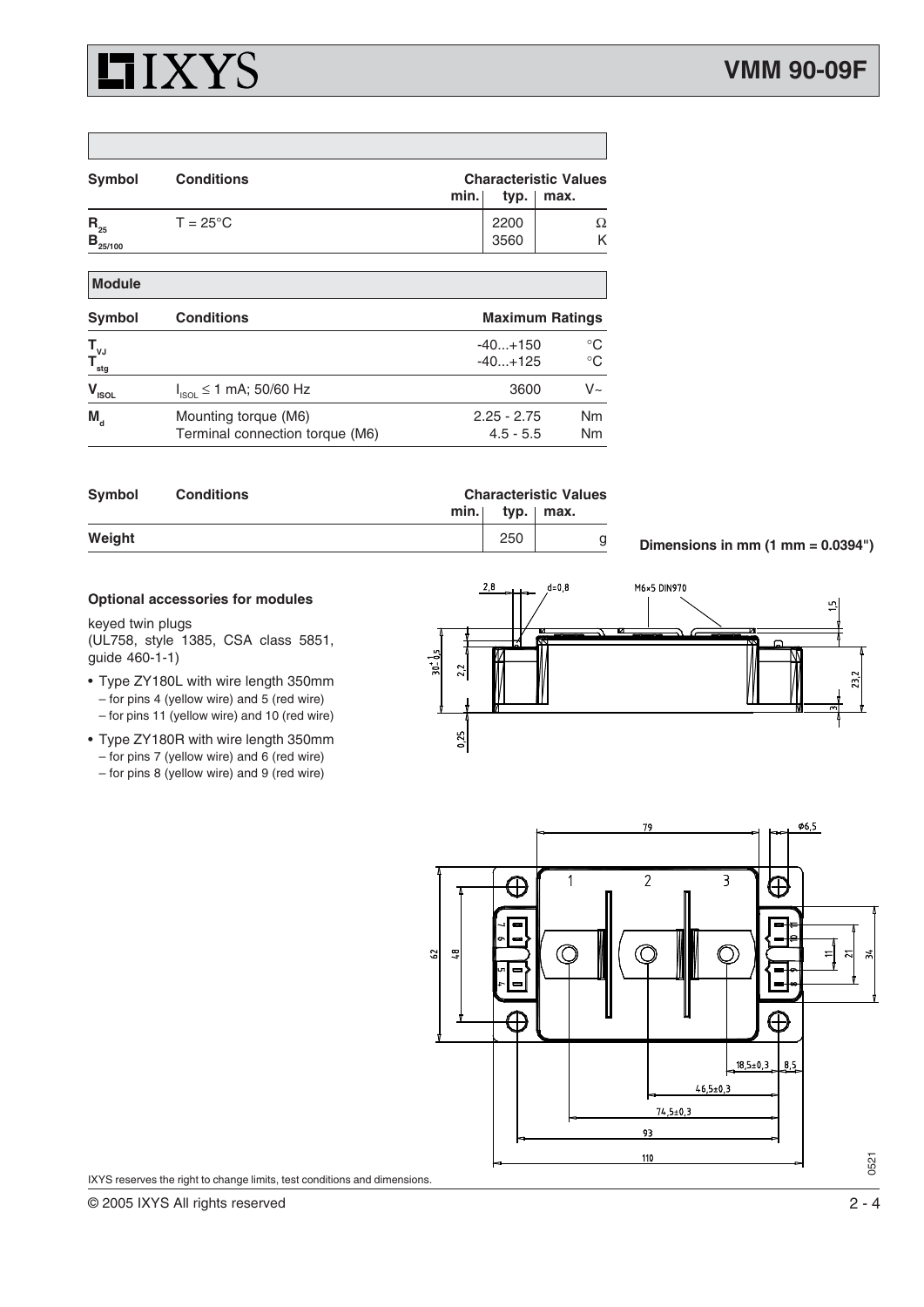# **HIXYS**







Fig. 3 Typical output characteristics Fig. 4 Typical transfer characteristics







IXYS reserves the right to change limits, test conditions and dimensions.